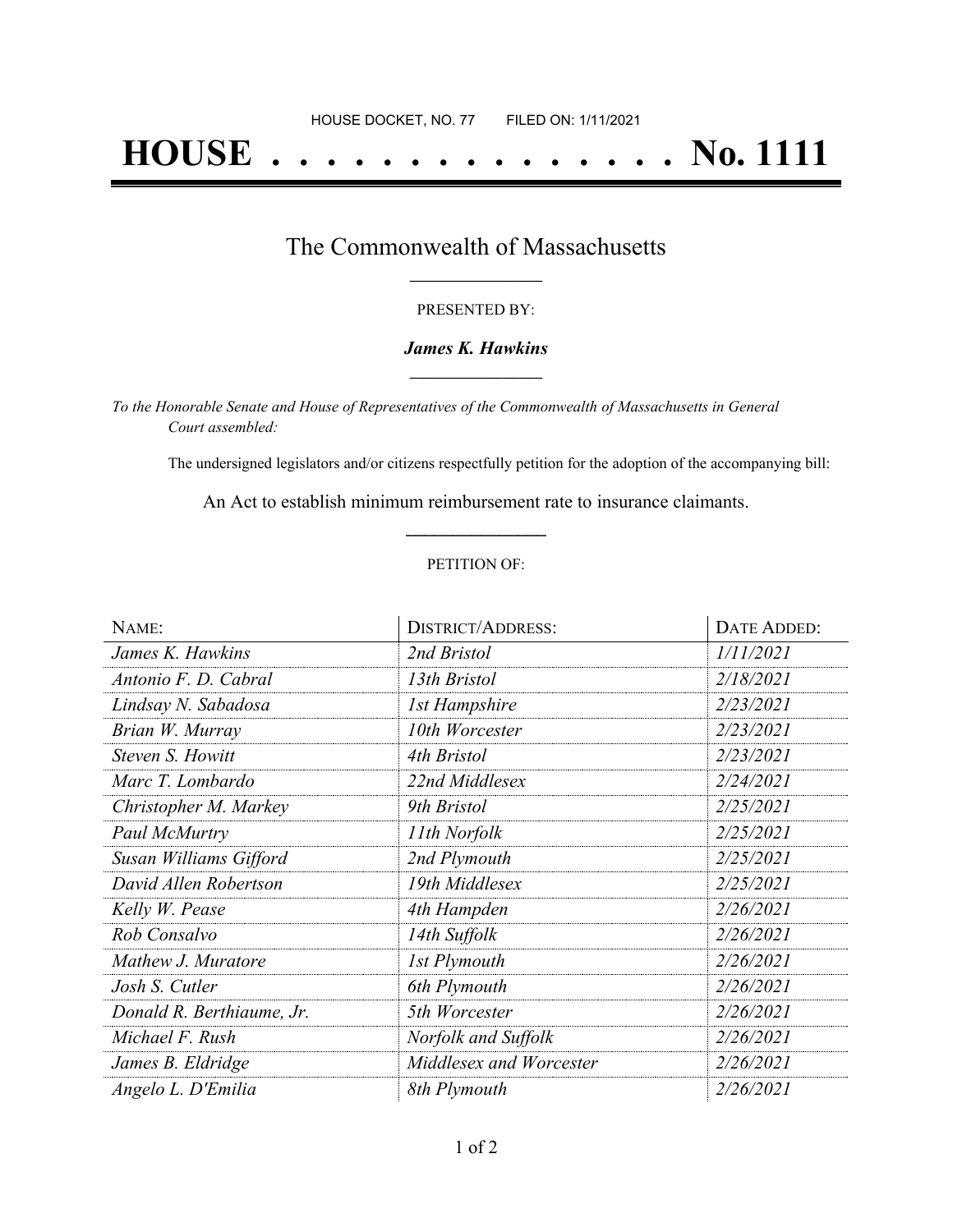| Sheila C. Harrington        | 1st Middlesex                     | 2/26/2021 |
|-----------------------------|-----------------------------------|-----------|
| Kathleen R. LaNatra         | 12th Plymouth                     | 2/26/2021 |
| Peter Capano                | 11th Essex                        | 2/26/2021 |
| Richard M. Haggerty         | 30th Middlesex                    | 2/26/2021 |
| Brendan P. Crighton         | <b>Third Essex</b>                | 2/26/2021 |
| Daniel R. Carey             | 2nd Hampshire                     | 2/26/2021 |
| Daniel Cahill               | 10th Essex                        | 2/26/2021 |
| John F. Keenan              | Norfolk and Plymouth              | 2/26/2021 |
| Peter J. Durant             | 6th Worcester                     | 3/15/2021 |
| Carole A. Fiola             | 6th Bristol                       | 3/4/2021  |
| Jon Santiago                | 9th Suffolk                       | 3/3/2021  |
| Anne M. Gobi                | Worcester, Hampden, Hampshire and | 3/2/2021  |
|                             | Middlesex                         |           |
| Susan L. Moran              | <b>Plymouth and Barnstable</b>    | 3/16/2021 |
| Adam J. Scanlon             | 14th Bristol                      | 3/25/2021 |
| Tami L. Gouveia             | 14th Middlesex                    | 4/2/2021  |
| Mindy Domb                  | 3rd Hampshire                     | 5/14/2021 |
| Natalie M. Higgins          | 4th Worcester                     | 9/16/2021 |
| David Henry Argosky LeBoeuf | 17th Worcester                    | 4/6/2022  |
| Ryan C. Fattman             | Worcester and Norfolk             | 1/26/2022 |
| Jack Patrick Lewis          | 7th Middlesex                     | 4/25/2022 |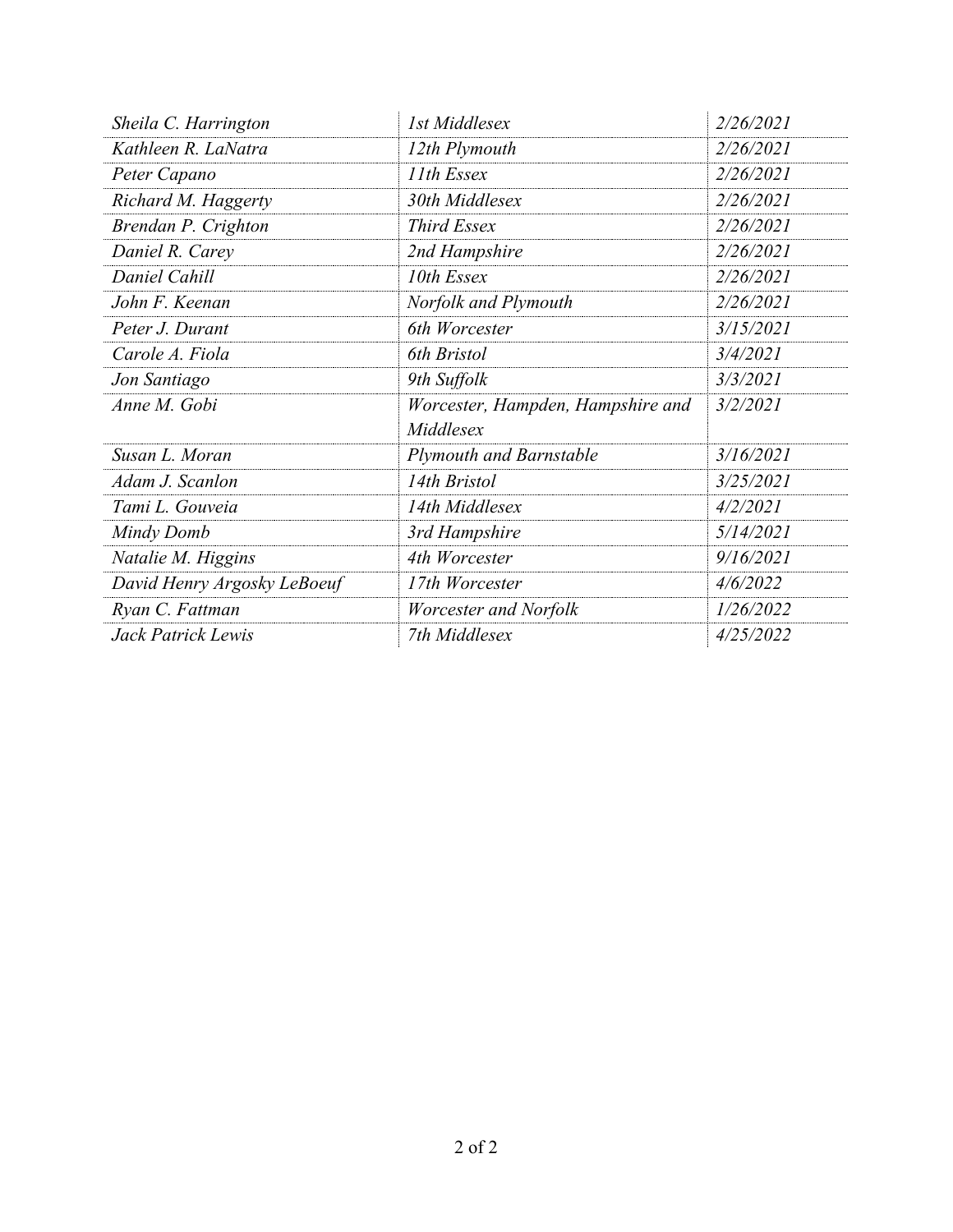#### HOUSE DOCKET, NO. 77 FILED ON: 1/11/2021

## **HOUSE . . . . . . . . . . . . . . . No. 1111**

By Mr. Hawkins of Attleboro, a petition (accompanied by bill, House, No. 1111) of James K. Hawkins and others for legislation to establish a set of minimum reimbursement rates for labor by insurers to claimants for first- or third-party motor vehicle insurance claims in the Commonwealth. Financial Services.

## The Commonwealth of Massachusetts

**In the One Hundred and Ninety-Second General Court (2021-2022) \_\_\_\_\_\_\_\_\_\_\_\_\_\_\_**

**\_\_\_\_\_\_\_\_\_\_\_\_\_\_\_**

An Act to establish minimum reimbursement rate to insurance claimants.

Be it enacted by the Senate and House of Representatives in General Court assembled, and by the authority *of the same, as follows:*

| $\mathbf{1}$ | The purpose of this bill is to establish a set of minimum reimbursement rates for labor by        |
|--------------|---------------------------------------------------------------------------------------------------|
| 2            | insurers to claimants, for first- or third-party auto insurance claims in the Commonwealth. The   |
| 3            | newly calculated minimum reimbursement rate to the claimant will be determined by identifying     |
| 4            | the rate at the time of the Insurance Reform Act of 1988 adjusted to the rate of inflation to the |
| 5            | time and promulgation of this bill becoming law.                                                  |
|              |                                                                                                   |
| 6            | The newly established minimum reimbursement rates will be phased in over a two-year               |
|              |                                                                                                   |
| $\tau$       | correction period, which will begin within 30 days of promulgation of this law with an increase   |
| 8            | of one half of the difference between current rates and the newly established rates. The          |
| 9            | remaining half of the increase will follow at the end of the next twelfth month. This second      |